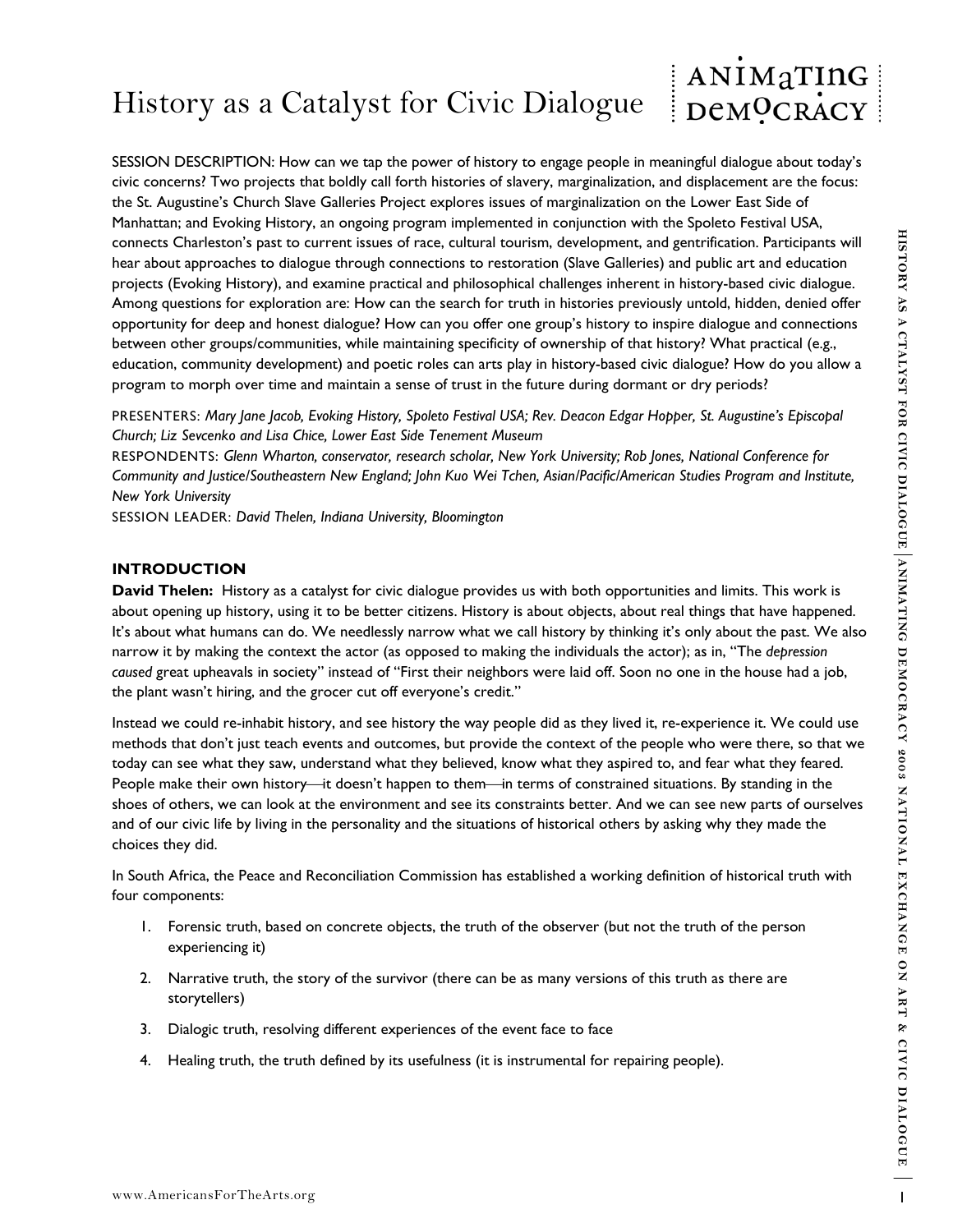# **SLAVE GALLERIES PROJECT**

#### HISTORY OF THE GALLERIES AND BACKGROUND ON CIVIC ISSUE

**Deacon Edgar Hopper, St. Augustine's Episcopal Church:** St. Augustine's Episcopal Church was built in 1828 for the city's patrician elite. Today, it houses the largest African American congregation of any denomination on the Lower East Side. The congregation worships in the shadow of two "Slave Galleries," haunting, box-like rooms above the balcony where African Americans were forced to sit for much of the 19th century. This rare artifact of racial segregation in New York stands as a stark, physical reminder of how and why boundaries of marginalization are drawn and contested.

Concerned that the African American population on the Lower East Side was diminishing as a result of gentrification, leaders of the church formed a committee, headed by Reverend Deacon Edgar W. Hopper, to preserve and interpret the Slave Galleries. They wanted to show physical evidence that African Americans were present in the neighborhood as early as the 1820s, and to leave behind a testament to African American struggles and contributions for the future.

In 1999, the Committee asked the Lower East Side Tenement Museum,<sup>1</sup> with which they already had a long relationship, to bring its extensive experience with research, preservation, and interpretation to the project. The Museum agreed to conduct fundraising, develop and direct a team of preservation architects, consulting historians, and researchers, and commit its own interpretive staff.

Its hardness works what is a well-control of the much of the This case that of statis of activity of the matrix of the matrix of the matrix of the matrix of the matrix of the matrix of the matrix of the matrix of the matr **Liz Sevcenko, Lower East Side Tenement Museum:** The Lower East Side was the first home in the United States for many immigrants during almost two centuries. Why are questions about the past relevant to the current civic society of the Lower East Side? The Lower East Side Tenement Museum's experience in this neighborhood is that history matters, and that if you are represented as part of the neighborhood's history, then your identity group can make a claim to the resources in the neighborhood today. At the museum, we try to represent the diversity of the neighborhood's history by preserving the homes of some of the 7,000 immigrants from 20 different nations who lived in one building: 97 Orchard Street. The community immediately asked who gets to be represented in the building and who's left out? Then, a few years ago, a historic district was created to highlight many nationally-renowned Jewish landmarks and the neighborhood exploded. This congregation called it a "historic ethnic cleansing," while others denounced it as "excluding Hispanics." We realized that the historic places in the neighborhood—in addition to representing diverse people and giving them a place in the neighborhood—needed to be catalysts for ongoing dialogue among different people about the bigger issues that divide them. So we brought together community leaders, including people from this congregation, to share their histories in the neighborhood and their concerns about the community today. It became the Lower East Side Community Preservation Project, dedicated to preserving historic places in the neighborhood for community dialogue. St. Augustine's invited this group to visit the slave galleries and share their responses as the church worked to preserve them.

#### RESEARCH AND PRESERVATION

**Liz Sevcenko:** Traditionally, when historians and preservationists begin a project, their goal is to uncover new information about the past. From the beginning, this project was different. Our goal was to try to create a catalyst for positive dialogue about and among different ethnic groups today. A research project that begins from that starting point looks to: 1) humanize the experience and help people to imagine and connect; and 2) complicate the story and inspire people to ask difficult questions. Instead of *forensic truth (see above)*, this project was about the *narrative truth* of those who had experienced the gallery, in order to humanize the visitors' experience of history, and to complicate the story of slavery in order to get people to consider difficult questions (i.e., the galleries were built the year after slavery was ended in New York so how does change happen?). We think of the past as a set of questions, those we ask visitors and those we ask ourselves.

 $\overline{a}$ 

The mission of the Lower East Side Tenement Museum is to promote tolerance and historical perspective through the presentation and interpretation of the variety of immigrant and migrant experiences on Manhattan's Lower East Side, a gateway to America. The heart of the Museum is a tenement building at 97 Orchard Street, home to nearly 7,000 immigrants from 20 different nations between 1863 and 1935, when it was closed to residents.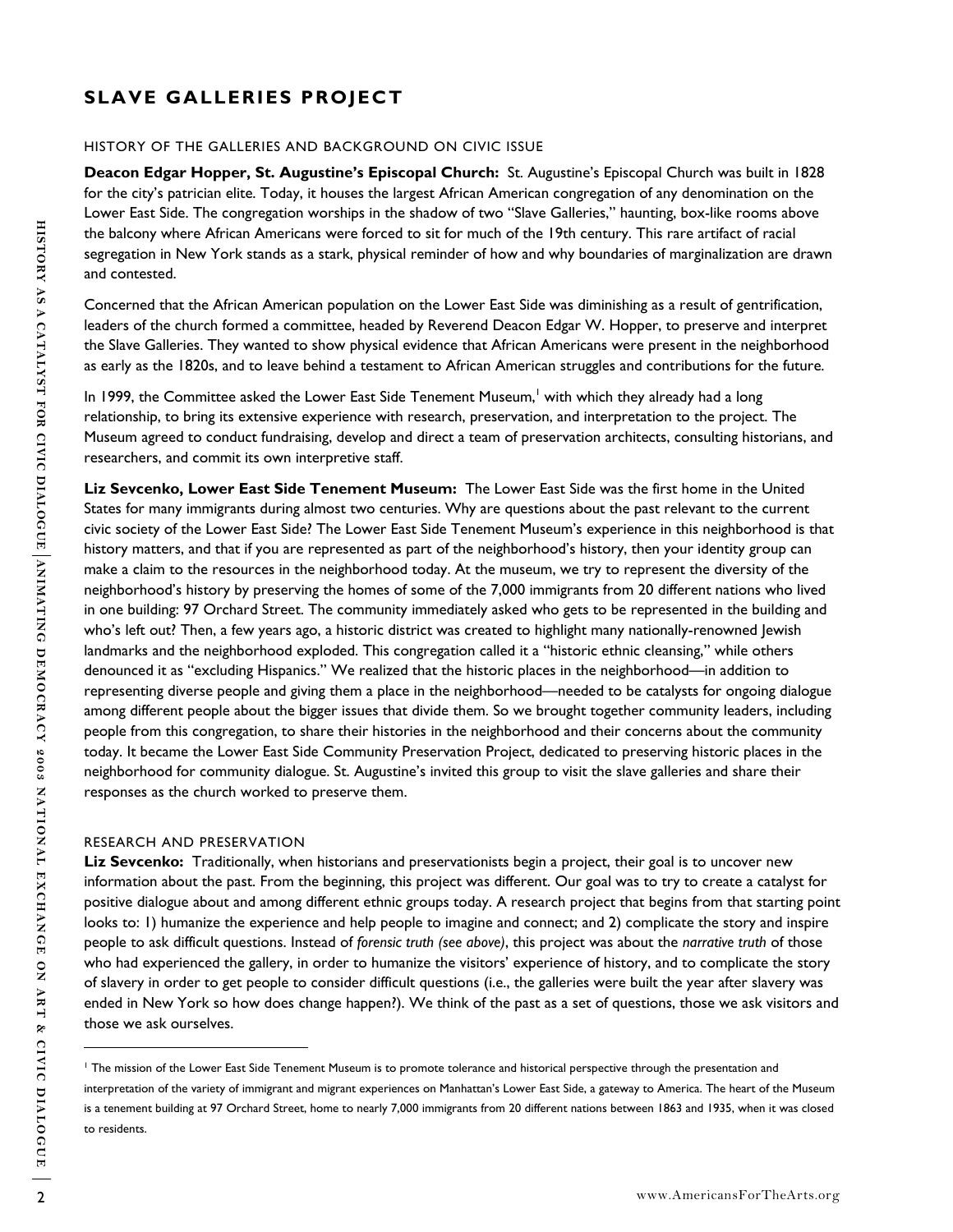Putting a human face on the experiences of the gallery was extremely difficult, since the African Americans of the congregation were rarely given names in any documents of the period. They might be marked with a line, or they might not be mentioned at all. Further, this subject has almost never been studied in American history. Finally, we found one name: Henry Nichols. As a "free colored person," if he had gone to this or almost any church, he would have had to sit in a "Negro pew" together with enslaved African Americans from the South whose owners were visiting New York, indentured servants, domestics, and others. What were some of the questions Henry Nichols would have asked himself? What was his relationship to people in the sanctuary? What did the Gospel mean to him? Would he have seen himself as very different from others? What difference did it make when slavery was abolished? What did "freedom" mean?

He would have heard a number of different arguments among African American New Yorkers about segregation. Some said blacks should go to white churches and refuse to sit in the Negro pews. Others said they should establish their own churches. What would he and the people he sat with here think? What was his vision for the future of the Lower East Side? What did the people sitting in the sanctuary tell themselves about segregation? Who tried to make change? How did change get made? By imagining what they would have done if they had been in that situation, we hoped this 'question form' of history would encourage people to ask *themselves* the tough questions.

We conducted this work through dialogues with historians, congregants, and community members. Debate arose about whether to call it a slave gallery and whether to say there were slaves there. At the heart of the question was 'What did it mean for African American New Yorkers when a law was passed abolishing slavery in 1827? What was the experience of freedoms and slaveries of the people sitting in the gallery?

Most preservation work tries to find and keep new information about decorative arts, or technology, or building styles. We asked our preservation architect to find something very different: human experience—because wood, paint, and nails have ghosts in them. The galleries themselves were our most powerful witnesses to the lives of African Americans here. What was it like to sit in the galleries? Could people see? Could they hear? Were they locked in? Did they have pews to sit on?

By carefully scraping away layers of material, we could better understand what it was like, and what the people who constructed the galleries intended. We discovered that the window frames were installed after the original design of the galleries, suggesting that originally they would have been open for people to see. Through paint analysis, we also discovered that pews were used in the galleries, suggesting how people would have sat there. What would it have been like to see but not be seen? What did it feel like to have formal church seats but be sitting up in that space?

Because preservation deals with physical remains, it is possibly the most sensitive of all the work we did on the project. Our preservation architect asked us to share her experience with you. The emotional response elicited by this project is of an intensity I have not encountered in any of my preservation projects. I have encountered not only excitement and pride, but also denial, guilt, anger, and hostility. This is why the preservation of the Slave Gallery is exciting, for it offers the potential to be a vehicle for healing."

That's why all along the way, the slave gallery committee led conversations among themselves, and among other members of the community, about what we were finding, what it meant, and directed what more we wanted to find. The exploration of the past itself became a conversation in and about the present.

#### DIALOGUE PROCESS

whene the series of the tens in the series of the series when showes was abolished. What differences in a method to the best of the series support and the method in a method in a method in a method in a method in the serie **Deacon Hopper:** Why did St. Augustine's decide to involve other community members? On the one hand, "marginalization" was a real issue facing the Lower East Side. On the other hand, we wanted to let the dialogues take their own direction and ask people to make their own meaning out of what they saw. It was very important to the congregation to preserve the Slave Galleries as a sacred site of African American people. But St. Augustine's and the Tenement Museum believed that there were multiple heirs to the Slave Galleries' difficult legacy. The Slave Galleries Project brought together more than 30 community preservationists—leaders representing African American, Asian, Latino, Jewish, and other ethnic and religious groups—with scholars and preservationists in a collaborative learning process based on facilitated dialogue and exchange. All along the way, they invited their diverse team of community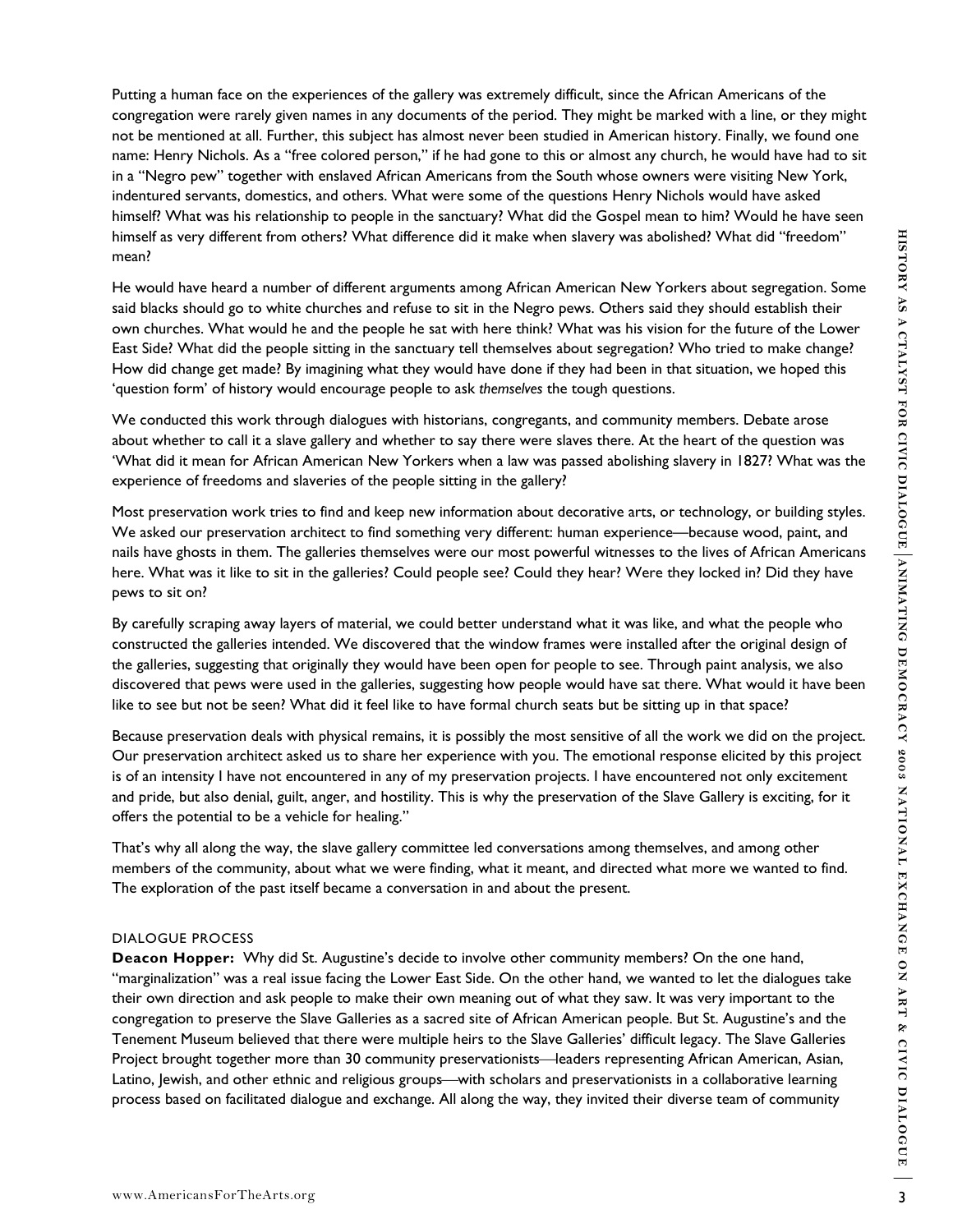preservationists to comment on the latest research and make suggestions about how the story told to visitors could be made most relevant to their constituencies.

**Lisa Chice, Lower East Side Tenement Museum:** From one meeting to the next, dialogue questions were designed to move from sharing personal responses to imagining the range of reactions from each community. We started by asking people about how they felt. Then we asked, "What do the Slave Galleries symbolize that is meaningful to you and your community? How can the Slave Galleries be most relevant to the culturally diverse community of the Lower East Side? What kind of reaction do you think you might get from your community when visiting the Slave Galleries? And finally, we extended from conversations focused solely on the Slave Galleries and explored ideas for other Lower East Side sites that could be interpreted and offered to support community-building and collaboration.

In order to build the capacity of leaders in our neighborhood to inspire and facilitate new conversations all over the community, we offered a training opportunity for interested community preservationists who wanted to learn how to use local sites to facilitate dialogue about contemporary issues.

Lower that the interest of the two interest or the person of the second of the interest of the second of the second of the second of the second of the second of the second of the second of the second of the second of the s Fourteen community preservationists completed 16 hours of training. Working in teams of two, we challenged ourselves to pair across gender, ethnicity, and organizational affiliation. Partners co-facilitated practice dialogue sessions with members of one another's communities and organizations. In three months, trainees conducted nine dialogues with groups of all ages and backgrounds, including at-risk teens from Chinatown, neighborhood seniors, and staff members from settlement houses and the New York Public Library. These dialogues were specifically designed around the experience of visiting a site. For example, Philip Cohen (Tenement Museum program director) and Minnie Currie (committee member) invited 12-year olds from the local Boys Club to the Tenement Museum. For these first-time visitors to the Museum, it was an opportunity to discover that the everyday experiences of immigrants are worthy of commemoration. They talked about the Boys Club, the local pizza parlor—places that are important to them. The boys asked whether African Americans lived in our tenement. They talked about places in their neighborhood that would help others understand or have insight into their lives and experiences.

#### OUTCOMES/IMPACT

**Deacon Hopper:** The best outcome was that through their participation in the Slave Galleries Project, more and more people in the neighborhood understood how important it is to take ownership of your history, and how taking ownership of the past can address issues of exclusion in the present. It allowed other community people to see what opportunities were there for them. In return, we received information about how to make the project relevant and inclusive to them and their constituencies. And we got wider recognition for our story and support for our project. We learned that yes, a space is powerful and can elicit responses. It's funny how the responses differed according to age. Adults are guarded, teens are outraged, children immediately put themselves in the place of the enslaved people and start writing and sharing their reactions.

In terms of the Jewish historic district, that project drew the line around pieces of the neighborhood for the benefit of emphasizing the Jewish history and in a sense claiming the neighborhood. St Augustine's Church cried foul (you can't just divide the area up, accepting one building and rejecting the one next to it), and that feeling was part of the impetus for this civic action. The lines of the Jewish historic district were re-drawn after community input.

**Liz Sevcenko:** What does success look like? What are all the different outcomes, and how do you measure them? One very literal outcome was the expansion of the boundaries of the Lower East Side historic district.

Another was the fact that the group continued. The Slave Galleries Project has become a model for the field of historic preservation and human/civil rights. Community preservationists got a reputation after their work on the Slave Gallery and were invited to participate in two additional projects in the neighborhood. A group called Place Matters invited us all to work with public artists to mark places in the neighborhood that raise important issues in the community. The New York City Parks Department asked the group to advise who and what about the history of the Lower East Side should be marked in a new park. The themes of marginalization and exclusion have come up a lot in these projects: about segregation in public housing, the invisibility of day laborers, and gentrification. These projects have inspired ongoing conversations in which participants share their histories and talk about how to represent these issues in a way that will inspire ongoing dialogue in the community.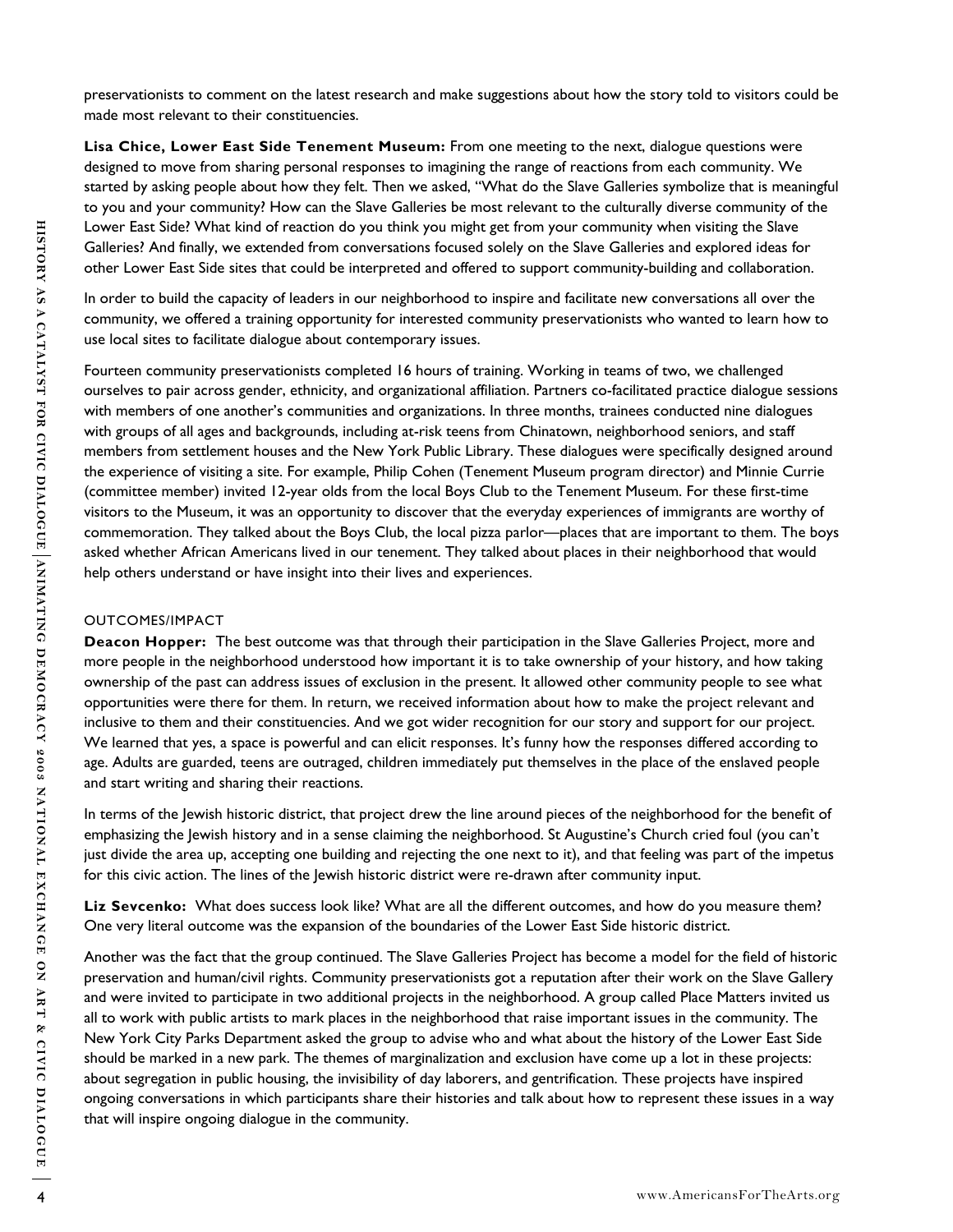Does that count as inspiring citizen action? Is that our expectation or our goal? How can we acknowledge literal, measurable outcomes while still making meaning of the exchanges between people and the changes that happen silently within individuals? A question I have going forward is: How do we establish a goal/framework for fostering citizen participation that is focused enough to be productive but open enough to stimulate and capture all the possibilities.

# **EVOKING HISTORY PROJECT**

*Mary Jane Jacob, co-curator of Spoleto Festival USA, gave a slide presentation illustrating many of the works and activities from a forerunner program in 1991 and Evoking History in 2000*−*2003 and ongoing. The notes below don't attempt to reconstruct the slide presentation, but instead offer description of Evoking History and its dialogue* elements. *For more information about Evoking History and the report,* Reflections on Evoking History: Listening Across Cultures and Communities *visit www.nyu.edu/classes/bkg/web/spoleto.pdf.* 

**EVOKING HISTORY PROJECT**<br>
Wany Jose jects, co-comes of Species Fested USA, gove a delo procedure where the read of the state of the state for the final frame since the state of the state for the state of the state of the Spoleto Festival USA's Evoking History program looks at the contested sites of history in Charleston, South Carolina and the crucial issues challenging communities in the region. The program brings together artists, the festival, and the community to think deeply about the area's heritage. Charleston's culture is interwoven of diverse strains—black and white—of conflicted *and* shared values, and of deep ties to the past and reverence for ancestors in communities black and white. Its stories have a local origin, and a national role in American history, and a resonance with histories of subjugation, loss, and pain the world over. The program's task was enlarged to represent the community voices, which had had no previous representation in the Spoleto Festival. Convened as "stakeholders," they greatly contributed to the final form of the artists' work and to the meanings they held. Thus, their words, along with those of colleagues and the artists, were recorded in *Evoking History: Listening Across Cultures and Communities.* It documents a diverse range of participants in year one (2000-2001): teachers, local museum people, artists, and a diverse range of citizens outside cultural fields; and national stakeholders from artistic, academic, museum, criticism, and aligned arts fields. Their commentaries follow an 18-month series of dialogues (July 2000-June 2001).

Dialogue was generated through two primary mechanisms:

- (1) Stakeholder forums. Stakeholders are individuals from different walks of life who are critically engaged at the nexus of art, history, and society and who each have a stake in Evoking History, whether it be of aesthetic, historical, civic, or social interest, professional, or family heritage-based. Stakeholders came together for periodic, issue-based discussions. These allowed program organizers and artists to listen to local constituencies, while enabling community members to meet and hear each other, in many cases for the first time. These meetings also were a means of identifying shared questions and concerns. For the stakeholders conference held during the festival, the local stakeholders were joined by national stakeholders, who undertake this type of work in their own communities and professions. Artists and curators also endeavored to relocate these issues within the critical discourse around contemporary art making, thus, shaping the final form of the artists' projects.
- (2) The artists' working processes and the artworks themselves. Artists made numerous site visits, and held one-toone meetings and small group sessions, focused around a related series of critical questions. The consortium of local persons who worked intimately with each artists in year one continued to be involved in the Evoking History program in year two, taking on other roles and working in other capacities. They were joined by others, and together these local citizens informed the evolving stakeholders process. Importantly for other members of the public outside the creative circle of artists and collaborators, the artists' projects had an articulateness that conveyed the concerns invested in them and, thus, widened further the conversation.

## **RESPONSE TO THE PRESENTATIONS**

**Glenn Wharton, Museum Studies program, NYU:** Both projects re-enliven the past. They ask what version of the past should be told.